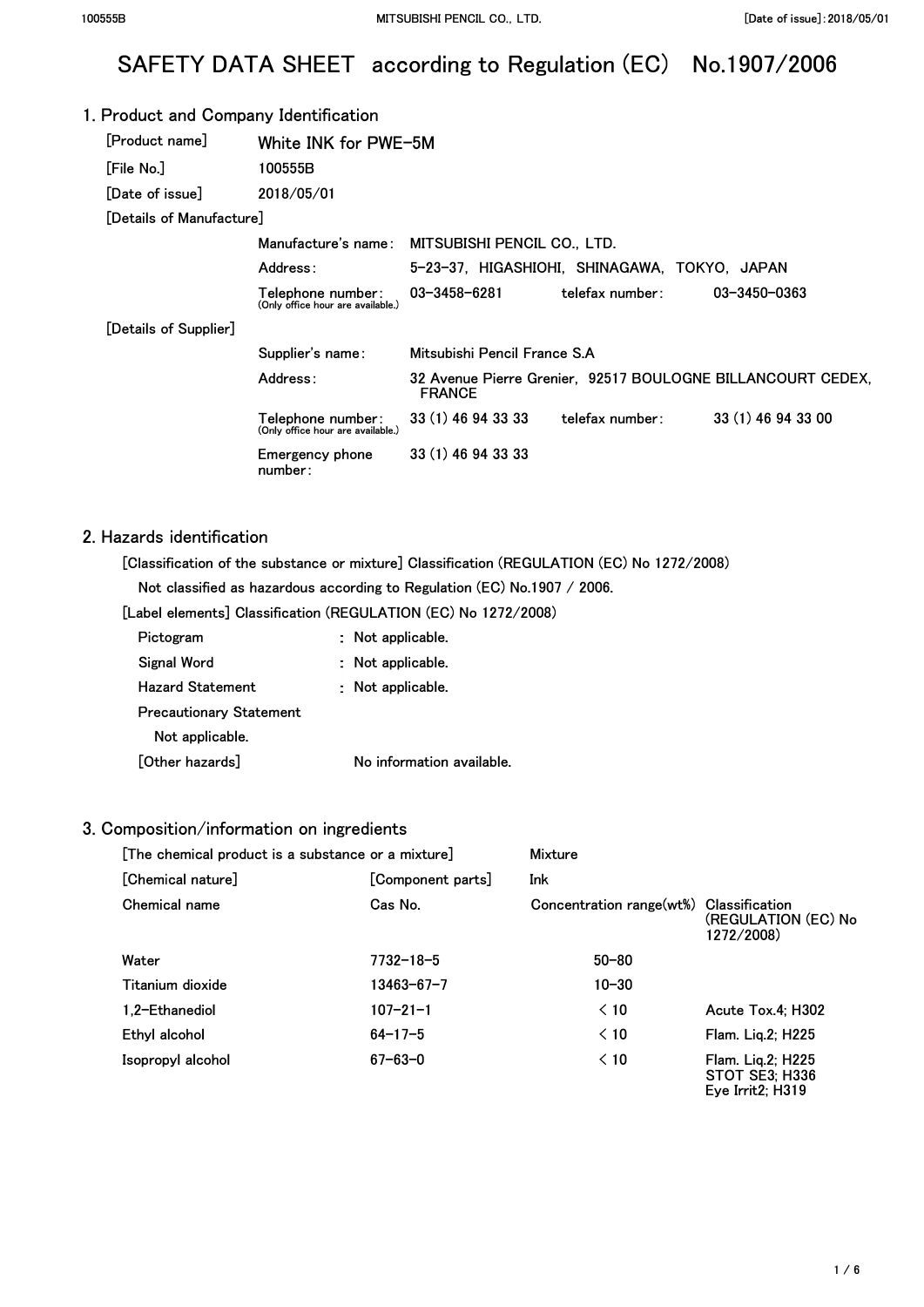#### $\overline{4}$ .

| First aid measures                  |                                                                                                                                               |
|-------------------------------------|-----------------------------------------------------------------------------------------------------------------------------------------------|
| [Description of first aid measures] |                                                                                                                                               |
| Eye contact                         | : Flush eyes with plenty of water for at least 15 minutes.                                                                                    |
|                                     | : Take off the contact lens if possible                                                                                                       |
|                                     | : Consult medical advice depending on the symptoms.                                                                                           |
| Skin contact                        | Wash skin with soap and water for at least 15 minutes while removing<br>contaminated clothing and shoes.                                      |
|                                     | : Consult medical advice depending on the symptoms.                                                                                           |
|                                     | : Thoroughly clean and dry contaminated clothing and shoes before reuse.                                                                      |
| Ingestion                           | Rinse mouth, give plenty of water to dilute. No specific intervention is indicated<br>as compound is not likely to be hazardous by ingestion. |
|                                     | : Consult medical advice depending on the symptoms.                                                                                           |
| Inhalation                          | : Due to its low vapor pressure inhalation is unlikely at room temperature.                                                                   |
|                                     | : If not feeling well, move to an area of fresh air and rest.                                                                                 |
|                                     | : Consult medical advice depending on the symptoms.                                                                                           |
|                                     | [Most important symptoms and effects, both acute and delayed]                                                                                 |
|                                     |                                                                                                                                               |

No information available.

[Indication of any immediate medical attention and special treatment needed]

No information available.

# 5. Firefighting measures

| [Extinguishing media]                                   | Regular dry chemical, carbon dioxide, water, regular foam                                            |
|---------------------------------------------------------|------------------------------------------------------------------------------------------------------|
| [Special hazards arising from the substance or mixture] |                                                                                                      |
|                                                         | No further relevant information available.                                                           |
| [Advice for firefighters]                               | Stay upwind and keep out of low areas and avoid inhalation of material or<br>combustion by-products. |
|                                                         | Wear suitable protective equipment.                                                                  |

#### 6. Accidental release measures

[Personal precautions, protective equipment and emergency procedures]

|                                                        | Rope off the area to contain the leak and prohibit entrance except for<br>authorized persons.                |
|--------------------------------------------------------|--------------------------------------------------------------------------------------------------------------|
|                                                        | Wear appropriate protection gear.                                                                            |
|                                                        | Do not work in the leeward.                                                                                  |
| [Environmental precautions]                            | Collect leaked material in empty container after leading outflow to a safe area<br>containing earth and sand |
|                                                        | Do not allow leaked material to pollute rivers, lakes, etc.                                                  |
| [Methods and material for containment and cleaning up] |                                                                                                              |
|                                                        | Wipe off by dry cloth and wash with water.                                                                   |
|                                                        | Dispose of pollution or waste in accordance with national, state and local<br>regulations.                   |
| [Reference to other sections]                          | No information available.                                                                                    |
|                                                        |                                                                                                              |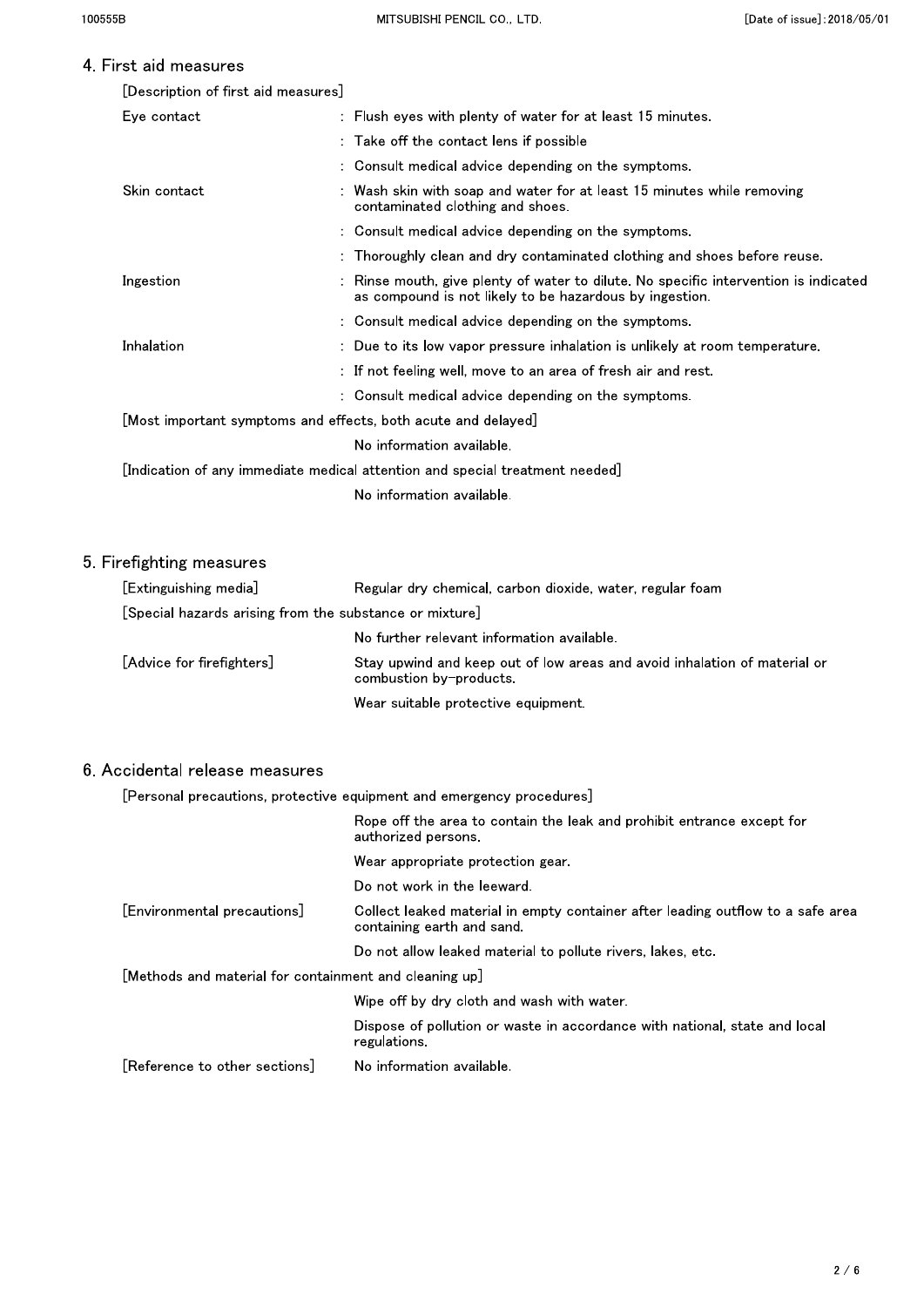# 7. Handling and storage

| [Precautions for safe handling]                                |                                                                                                |  |
|----------------------------------------------------------------|------------------------------------------------------------------------------------------------|--|
|                                                                | Do not lick or swallow the ink.                                                                |  |
|                                                                | Avoid contact with skin and eves                                                               |  |
|                                                                | Recap after use, and keep out of the reach of infants.                                         |  |
| [Conditions for safe storage, including any incompatibilities] |                                                                                                |  |
|                                                                | Keep away from oxidizing materials, ignition sources, high temperature and<br>direct sunlight. |  |
|                                                                | Use a container to fill up at the time of shipment.                                            |  |
|                                                                | $Recommended$ temperature : $0-40^{\circ}C$                                                    |  |
| $[Specific \text{ end use}(s)]$                                | No information available.                                                                      |  |

# 8. Exposure controls/personal protection

| [Control parameters]   |             |                                                                                                                                                                               |
|------------------------|-------------|-------------------------------------------------------------------------------------------------------------------------------------------------------------------------------|
| Chemical name          | <b>OSHA</b> | <b>ACGIH</b>                                                                                                                                                                  |
| Titanium dioxide       |             | (TWA)10mg/m3                                                                                                                                                                  |
| Isopropyl alcohol      |             | (TWA)200ppm<br>(STEL)400ppm                                                                                                                                                   |
| Ethyl alcohol          |             | $(TWA)1000$ ppm                                                                                                                                                               |
| 1,2-Ethanediol         |             | (STEL)100mg/m3                                                                                                                                                                |
| [Exposure controls]    |             |                                                                                                                                                                               |
| Protective equipment   |             | $:$ Not required.                                                                                                                                                             |
| Respiratory protection |             | $:$ Not required.                                                                                                                                                             |
| Hands protection       |             | : It is not particularly necessary, but the person of the<br>erethism recommends in particular the wearing of<br>protection gloves from an aspect of the contact<br>defense.  |
| Eye protection         |             | : It is not particularly necessary, but the person of the<br>erethism recommends in particular the wearing of<br>protection glasses from an aspect of the contact<br>defense. |
| Skin protection        |             | : It is not particularly necessary, but the person of the<br>erethism recommends in particular the wearing of<br>protection clothes from an aspect of the contact<br>defense. |

# 9. Physical and chemical properties

| ,, orour and onomnour proportroo                        |  |                                                      |
|---------------------------------------------------------|--|------------------------------------------------------|
| [Information on basic physical and chemical properties] |  |                                                      |
| Color                                                   |  | : White                                              |
| State                                                   |  | : Liguid                                             |
| Odor                                                    |  | $:$ No information available.                        |
| рH                                                      |  | $:$ about $8.2$                                      |
| Boiling point                                           |  | : No information available [Water $100.0^{\circ}$ C] |
| Melting point                                           |  | $:$ No information available.                        |
| Flash point                                             |  | $:$ No information available.                        |
| Autoignition temperature                                |  | $:$ No information available.                        |
| Explosion limits                                        |  | $:$ No information available.                        |
| Vapor density $(air=1)$                                 |  | $:$ No information available.                        |
| Density                                                 |  | : about1 3                                           |
| Solubility in water                                     |  | : soluble                                            |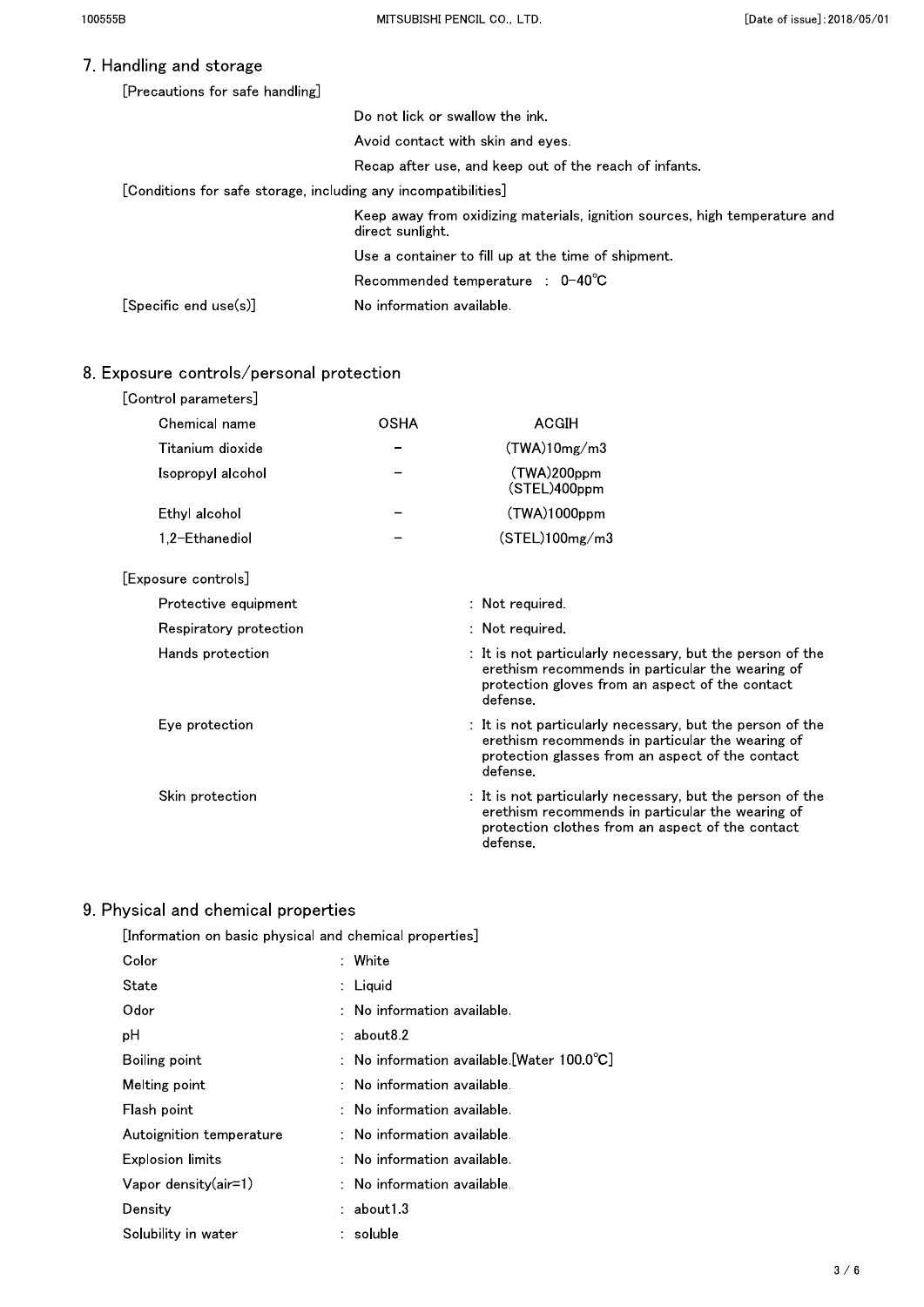| Evaporation rate                                           | : No information available.                                                |
|------------------------------------------------------------|----------------------------------------------------------------------------|
| [Other information]                                        | No information available.                                                  |
|                                                            |                                                                            |
| 10 Stability and reactivity                                |                                                                            |
| [Chemical stability]                                       | This mixture is stable in normal temperature, a condition of the pressure. |
| [Reactivity]                                               | No data available.                                                         |
| [Conditions to avoid]                                      | Avoid heat, flames, sparks and other sources of ignition.                  |
|                                                            | Avoid direct sunlight and high temperature.                                |
| [Incompatible materials]                                   | No information available.                                                  |
| [Hazardous decomposition products]                         | No information available.                                                  |
| [Possibility of hazardous reactions]                       | No information available.                                                  |
| 11. Toxicological information                              |                                                                            |
| [Information on toxicological effects]                     |                                                                            |
| Acute toxicity(oral)                                       |                                                                            |
| Not classified                                             | : >5000 mg/kg (estimate value)                                             |
| Acute toxicity(skin)                                       |                                                                            |
| Classification not possible                                | : No information available.                                                |
| Acute toxicity(inhalation:vapours)                         |                                                                            |
| Classification not possible                                | : No information available.                                                |
| Skin corrosion/irritation                                  |                                                                            |
| No information available.                                  |                                                                            |
| Serious eye damage/Eye Irritation                          |                                                                            |
| No information available.                                  |                                                                            |
| Respiratory sensitizer                                     |                                                                            |
| No information available.                                  |                                                                            |
| Skin sensitizer                                            |                                                                            |
| No information available.                                  |                                                                            |
| Germ cell mutagenicity                                     |                                                                            |
| No information available.                                  |                                                                            |
| Carcinogenicity                                            |                                                                            |
| No information available.                                  |                                                                            |
| Toxic to reproduction                                      |                                                                            |
| No information available.                                  |                                                                            |
| Specific target organ systemic toxicity(single exposure)   |                                                                            |
| No information available.                                  |                                                                            |
| Specific target organ systemic toxicity(repeated exposure) |                                                                            |
| No information available.                                  |                                                                            |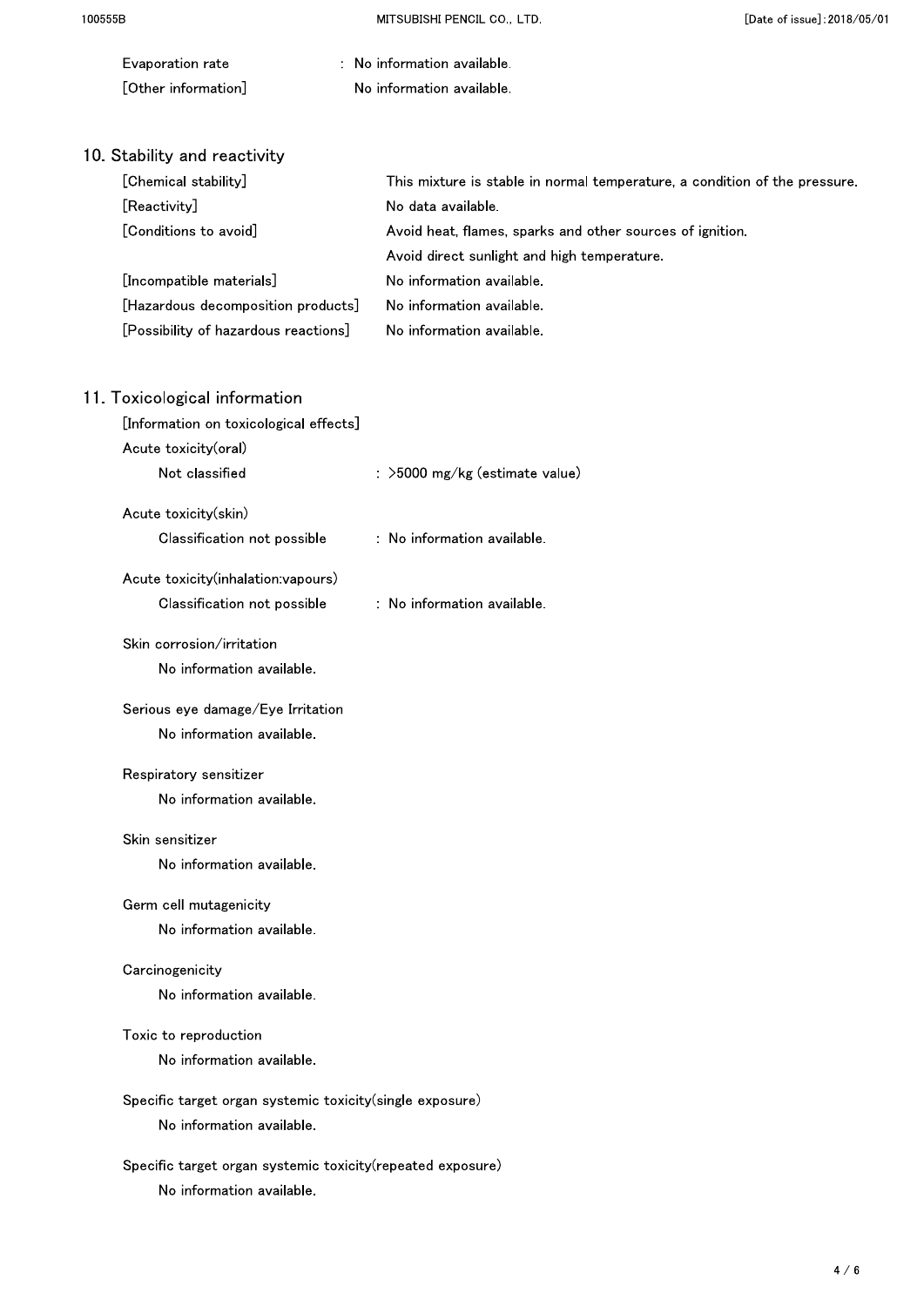Aspiration hazard No information available.

Hazard to the Aquatic Environment (Acute) No information available.

Hazard to the Aquatic Environment (Chronic) No information available.

# 12. Ecological information

| [Toxicity for fish]                  | No information available. |
|--------------------------------------|---------------------------|
| [Toxicity for crustaceans]           | No information available. |
| [Toxicity for algae]                 | No information available. |
| [Persistence and degradability]      |                           |
|                                      | No information available. |
| [Bioaccumulative potential]          | No information available. |
| [Mobility in soil]                   | No information available. |
| [Results of PBT and vPvB assessment] |                           |
|                                      | No information available. |
| [Other adverse effects]              | No information available. |
|                                      |                           |

### 13. Disposal considerations

[Waste treatment methods]

Dispose in accordance with all current regulations and standards. Do not allow it to flow into the drainages with waste fluid.

### 14. Transport information

| $[Transport\ hazard\ class(es)]$  | Not applicable                                                                                                                               |
|-----------------------------------|----------------------------------------------------------------------------------------------------------------------------------------------|
| [UN number, proper shipping name] | -                                                                                                                                            |
| [Packing group]                   | No information available.                                                                                                                    |
| Special precautions for user      | Check the container for any leakage. Load a cargo without a dropping or<br>incurring damage, and take causion against collapse of container. |

# 15. Regulatory information

[Safety, health and environmental regulations/legislation specific for the substance or mixture] Follow all regulation in your country.

#### [Chemical safety assessment]

Ink or lead are manufactured in accordance with ISO 8124-3 Safety of Toys - Part 3""